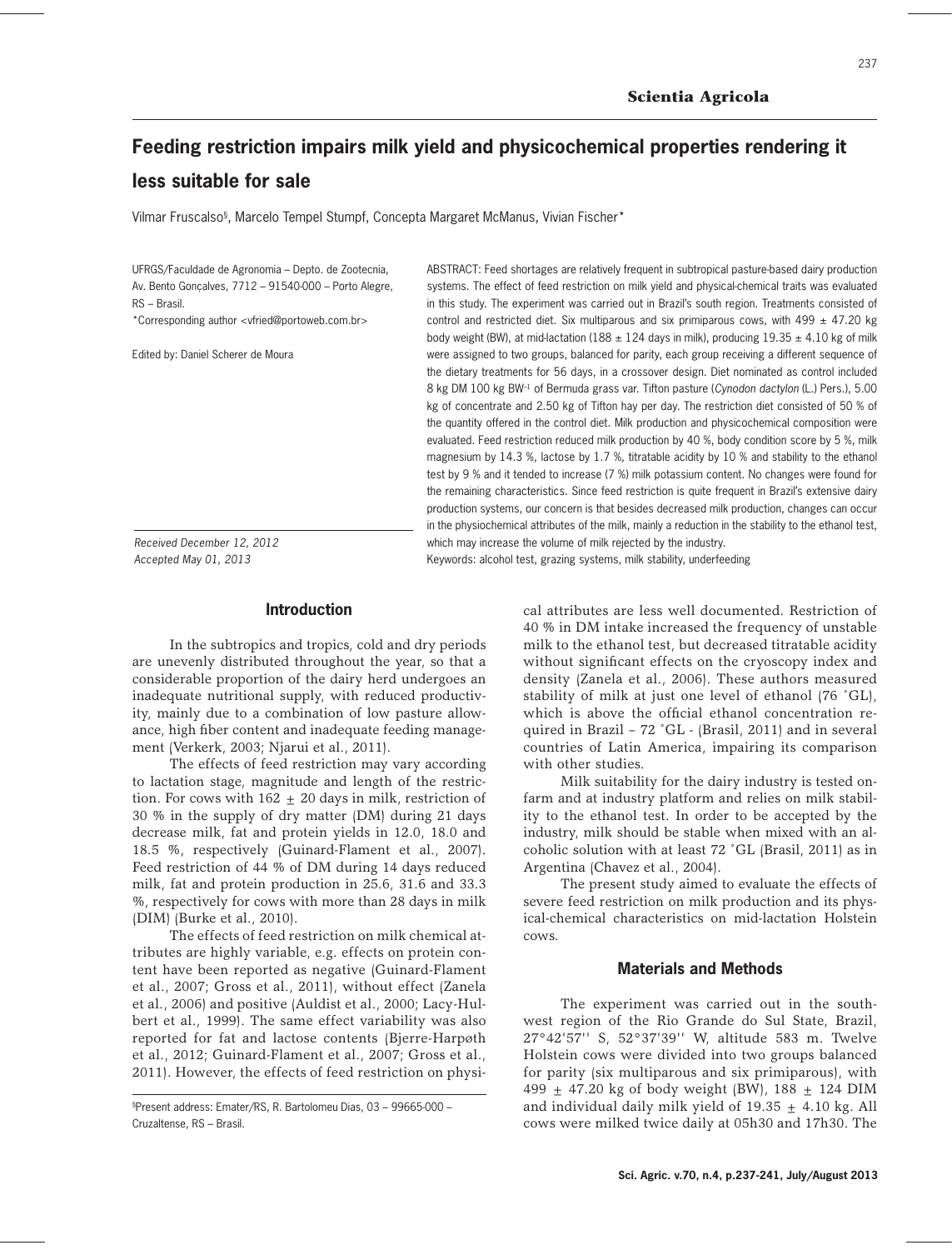feeding trial was conducted during the hot season (Jan and Feb).

The whole experiment was a two-period crossover design and lasted 56 d. Each period lasted 28 d: 14 d for adaptation to the diet and 14 d for data collection (experimental period). Fourteen days before the start of the trial, all cows were fed the same standard diet. They were allowed to graze Tifton 85 (*Cynodon dactylon* (L.) Pers.) grass with mass availability of 6 to 8 kg DM 100 kg BW day–1 and received 4 kg of concentrate; cows with daily milk production above 18 L received a further 1 kg high-protein supplement.

During the trial, two diets were used: control and restriction. Cows allocated to the control diet grazed Tifton 85 pasture with daily herbage mass availability of 8 kg DM 100 kg BW–1 and received 2.5 kg of Tifton hay as well as 5 kg of concentrate. Cows in this group had an estimated daily dry matter intake of 16 kg, with 65 % of the DM derived from the pasture, which supplied approximately 15 % of crude protein, 67 % of TDN, 0.8 % calcium and 0.4 % phosphorus. Cows with daily milk production above 18 L received 2 kg of high-protein supplement per day. The cows assigned to the restriction diet grazed Tifton 85 pasture with daily availability of 4 kg DM 100 kg BW–1 and received 50 % of the feed given to the non-restricted group, and we estimated that the nutrient supply was 50 % of the control diet.

The concentrate consisted of 676 g  $kg^{-1}$  ground corn grain, 290 g kg<sup>-1</sup> ground barley grain, 20 g kg<sup>-1</sup> mineral salt and 10 g  $kg^{-1}$  limestone. The high-protein supplement was composed of  $750$  g kg<sup>-1</sup> ground soybean and  $250$  g  $kg^{-1}$  of soybean meal (Table 1). Concentrate, hay and protein supplement were supplied individually, twice a day and during the milking. The paddocks, enclosed by electric fences and with free access to water and shade, were located 150 m from the milking parlor.

During the trial, the two groups of cows grazed separately and remained for 24 h in each paddock, with a resting period of 20 d between pasture utilizations. The animals were transferred to a new paddock after the morning milking. Herbage mass was measured before and after grazing on each treatment, every day by cutting quadrats at ground level (Combellas and Hodgson,

1979). Pasture availability was calculated considering the weight of the animals' groups at the beginning of the experimental periods and adjustments were made by modifying the paddock area using the electric fence.

Samples of all individual ingredients (Table 1) were taken weekly and pooled monthly during the study and analyzed for DM content, crude protein (AOAC, 1995), acid detergent and neutral detergent fiber (Goering and Van Soest, 1970), potassium, calcium, sodium and magnesium content by atomic absorption spectrometry, and phosphorus levels by colorimetry (Fiske and Subbarow, 1925).

On days 14 and 1 prior to the beginning of treatments (d -14, d -1) and on days 14, 28 of each experimental period, at each milking, milk yield was recorded and composite milk samples were collected automatically. Daily milk yield was calculated and composite milk samples collected at each milking were analyzed for fat, protein and lactose using an infrared analyzer. Potassium, calcium, sodium and magnesium were measured by atomic absorption spectrometry. Phosphorus levels were obtained by colorimetry, and somatic cell count (SCC) was determined by flow cytometry. A subset of each composite milk sample was analyzed for titratable acidity (expressed as g of lactic acid per 100 mL), density, ethanol stability (by mixing 2 mL of milk with 2 mL of alcohol solution in a Petri dish, with ethanol concentrations starting at 68 ˚GL and raising until visual detection of clot formation; the result was considered as the minimal ethanol concentration that induced precipitation), thermal stability (by boiling milk samples and checking for clot formation; results were expressed as absence or presence of clots) and cryoscopy index (°H).

The data obtained at the end of experimental periods was subjected to analysis of variance, considering the crossover design, testing the effect of diet (control  $\times$ restriction,  $n = 2$ , group (dietary treatment sequence,  $n = 2$ , period  $(n = 2)$  as fixed effects and cows within group as a random effect. The number of weeks in lactation was used as covariate, using the statistical program SAS® , MIXED procedure. The boiling test values were computed as zero for negative (normal milk) and one for positive milk (coagulated) and frequencies analyzed

| Table 1 – Chemical composition of feeds supplied to cows receiving control (C) and restriction (R) diets. |                 |                  |                  |                 |                          |                 |                |                 |       |
|-----------------------------------------------------------------------------------------------------------|-----------------|------------------|------------------|-----------------|--------------------------|-----------------|----------------|-----------------|-------|
|                                                                                                           | DM <sup>1</sup> | NDF <sup>2</sup> | ADF <sup>3</sup> | CP <sup>4</sup> | IVDMD <sup>5</sup>       | Ca <sup>6</sup> | P <sub>7</sub> | Mg <sup>8</sup> | $K^9$ |
| Tifton $85$ – pasture (C)                                                                                 | 28.44           | 71.87            | 35.67            | 12.67           | 61.12                    | 0.40            | 0.26           | 0.24            | 1.90  |
| Tifton $85$ – pasture $(R)$                                                                               | 38.90           | 77.22            | 40.79            | 9.29            | 57.13                    | 0.40            | 0.20           | 0.21            | 2.44  |
| Tifton hay                                                                                                | 81.96           | 68.88            | 30.18            | 9.75            | 60.22                    | 0.31            | 0.18           | 0.20            | 1.72  |
| Corn, ground                                                                                              | 88.12           | 13.54            | 3.99             | 9.25            | $\overline{\phantom{a}}$ | 0.04            | 0.26           | 0.10            | 0.37  |
| Barley, ground                                                                                            | 90.02           | 13.90            | 3.22             | 14.52           | $\overline{\phantom{a}}$ | 0.50            | 0.50           | 0.07            | 0.48  |
| Soybean, ground                                                                                           | 90.06           | 18.84            | 13.04            | 40.02           | $\overline{\phantom{a}}$ | 0.30            | 0.54           | 0.18            | 2.02  |
| Soybean meal                                                                                              | 88.00           | 15.09            | 8.98             | 46.40           | $\overline{\phantom{0}}$ | 0.36            | 0.61           | 0.31            | 1.87  |
| Mineral salt <sup>10</sup>                                                                                | 100.0           |                  |                  |                 |                          | 23.0            | 9.00           | 2.00            |       |

Table 1 – Chemical composition of feeds supplied to cows receiving control (C) and restriction (R) diets.

<sup>1</sup>Dry matter (%); <sup>2</sup>Neutral detergent fiber (% of dry matter); <sup>3</sup>Acid detergent fiber (% of dry matter); <sup>4</sup>Crude protein (% of dry matter); <sup>5</sup>In vitro dry matter digestibility (%); <sup>3</sup>Calcium (% of dry matter); <sup>7</sup>Pho % Ca, 15 % S, 9 % P, 2 % Mg, 100 mg kg–1 Co, 700 mg kg–1 Cu, 80 v I, 2000 mg kg–1 Fe, 1250 mg kg–1 Mn, 20 mg kg–1 Se e 2700 mg kg–1 Zn.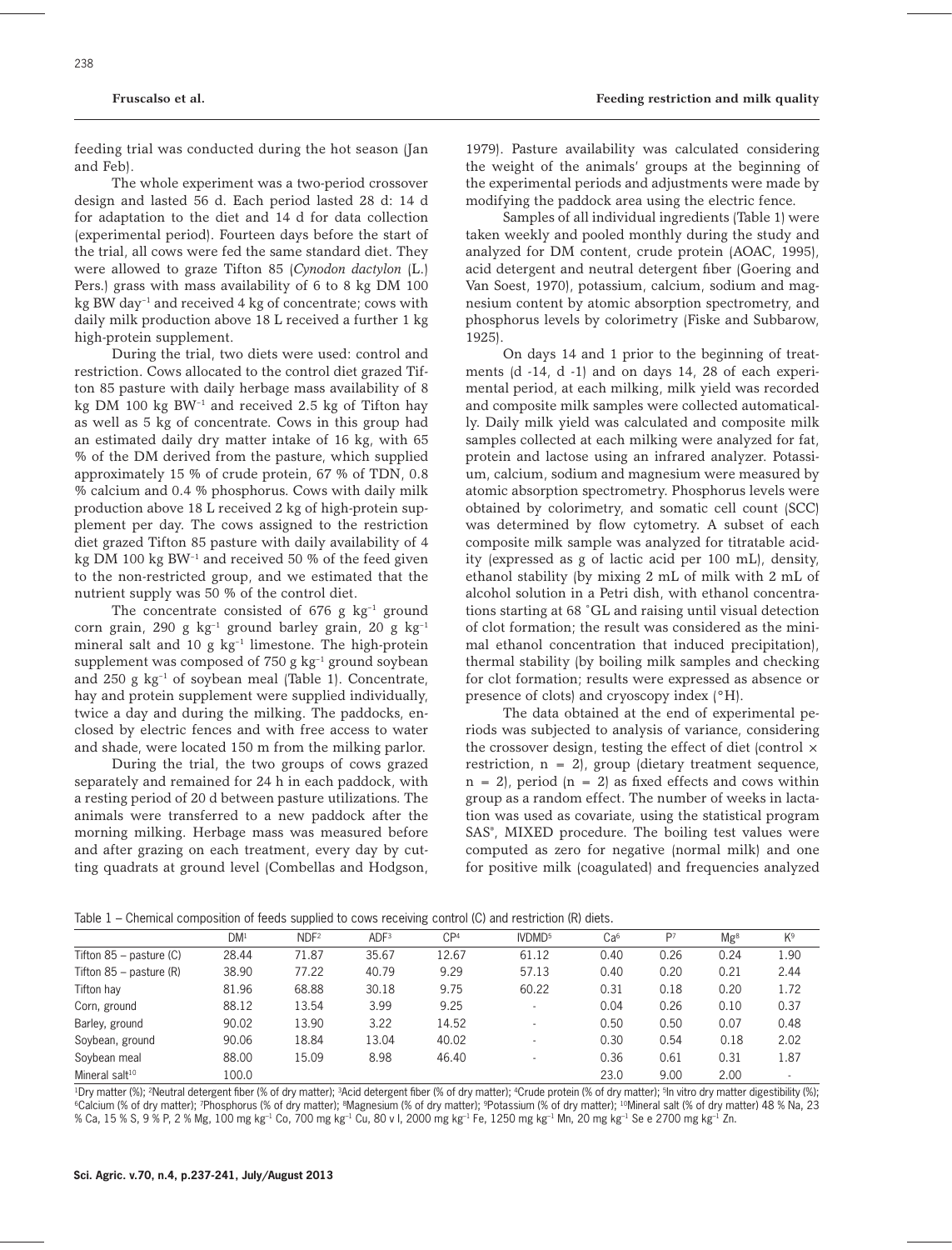using NPAR1WAY procedure of SAS. Values of SCC were logarithmically converted to a linear score (0 to 9). The differences between the diets were detected by the Fisher test; *p*-values < 0.05 were considered significant and trends towards significance are discussed at  $p < 0.10$ . Values for standard errors of the mean (SEM) are presented in the text.

### **Results and Discussion**

Feeding restriction tended to reduce body condition score (BCS): 2.77 (restriction group)  $\times$  2.92 (Control group) *(SEM = 0.18;*  $p = 0.0729$ *)* while it did not affect BW:  $489.20 \times 505.00$  kg (SEM = 12.26 kg;  $p = 0.2165$ ) in the restriction and control groups, respectively. Although the reduction of food supply was severe, the absence of BW loss may be due to variation in the gut fill as cows were weighed once at the beginning of each experimental period and at the end of the trial. Cows belonged to commercial herd were not fasted prior to weighing. On the other hand, under restricted grazing time cows had lower dry matter intake and presented lower body weight than the unrestricted group (Pérez-Ramirez et al., 2009). Gross et al. (2011) imposed feed restriction during one week, and with more frequent weighings (without previous fasting) they detected differences in BW changes between treatment groups.

Cows submitted to feeding restriction showed decreased daily milk yield compared with cows in the control group  $(8.70 \times 14.37 \text{ kg})$ ; SEM = 0.92 kg;  $p = 0.0001$ ). Underfeeding generates a negative energy balance and cows try to cope with the nutritional deficit by lowering milk production and mobilizing body reserves. Their strategy depends upon genotype, DIM and magnitude of the nutritional deficit (Bjerre-Harpøth et al., 2012; NRC, 2001). In the present study, cows were in mid to late lactation and they compensated the nutritional deficit by lowering milk production. Bjerre-Harpøth et al. (2012) and Guinard-Flament et al. (2007) observed reduced milk yield and increased moderate lipid mobilization in feed-restricted cows.

Lactose (4.49  $\times$  4.56 g 100 g<sup>-1</sup>; SEM = 0.39 g 100  $g^{-1}$ ;  $p = 0.0464$ ) and magnesium (0.12  $\times$  0.14 g L<sup>-1</sup>; SEM  $= 0.01$  g 100 g<sup>-1</sup>;  $p = 0.0108$  contents and daily yields of 4 % fat corrected milk  $(11.47 \times 14.63 \text{ kg})$ ; SEM = 0.77 kg;  $p = 0.0003$ , lactose  $(0.55 \times 0.70 \text{ kg})$ ; SEM = 0.04 kg;  $p = 0.0003$ , fat  $(0.44 \times 0.57 \text{ kg})$ ; SEM = 0.03 kg;  $p =$ 0.0003), crude protein  $(0.35 \times 0.45 \text{ kg})$ ; SEM = 0.03 kg;  $p = 0.0015$  and casein  $(0.18 \times 0.32 \text{ kg})$ ; SEM = 0.18 kg; *p* = 0.0001) were lower for restricted than for control cows. Potassium content in milk tended to be lower for restricted than for control cows  $(1.41 \times 1.51 \text{ g L}^{-1})$ , SEM = 0.06 g  $L^{-1}$ ;  $p \lt 0.10$ . No differences (Restricted  $\times$ Control;  $p > 0.05$  were found between the groups for concentrations in milk of crude protein  $(3.08 \times 3.14 g)$ 100 g<sup>-1</sup>; SEM = 0.10 g 100 g<sup>-1</sup>), casein (2.24  $\times$  2.51 g 100  $g^{-1}$ ; SEM = 0.19 g 100 g<sup>-1</sup>), fat (3.82  $\times$  4.00 g 100 g<sup>-1</sup>; SEM  $= 0.17$  g 100 g<sup>-1</sup>), calcium (1.13  $\times$  1.05 g L<sup>-1</sup>; SEM  $= 0.07$  g L<sup>-1</sup>, sodium (1.38  $\times$  1.50 g L<sup>-1</sup>; SEM = 0.06 g L<sup>-1</sup>) and phosphorus  $(0.81 \times 0.85 \text{ g L}^{-1})$ ; SEM = 0.03 g L<sup>-1</sup>).

The reduction in milk production and synthesis of lactose, fat and protein is probably due to lower blood flow and mammary uptake of nutrients, although these were not measured. Because glucose is the primary precursor for lactose synthesis and lactose is the major osmotic agent in milk, reduced mammary glucose uptake has a major rate-limiting effect on milk synthesis as pointed out by Guinard-Flament et al. (2007). Although the milk volume was reduced by 40 %, lactose, protein and fat production were reduced to a lesser extent, respectively, 21, 22 and 23 %. While lactose content was lowered, milk protein and fat content were not, as also noted by Zanela et al. (2006). However, the effects of underfeeding upon milk solids content are highly variable, depending on the length and severity of the restriction and stage of lactation (Auldist et al., 2000; Bjerre-Harpøth et al., 2012; Guinard-Flament et al., 2007; Gross et al., 2011; Zanela et al., 2006).

As 85 % of the SCC score values were below linear score 5 and as they did not vary among diets, this decrease in lactose content might be caused by either reduction in its synthesis, due to low blood flow and low glucose uptake (Guinard-Flament et al., 2007), or passage of lactose from alveoli lumen to blood, through increased permeability of tight junctions of the mammary epithelial cells following stress (Stelwagen et al., 2000) caused by feed restriction (Lacy-Hulbert et al., 1999).

The reduction in Mg content in milk from feed restricted cows can be partially related to the increased potassium content observed in the Tifton pasture consumed by the feed-restricted cows, when comparing with the Tifton pasture offered to the animals in the control group: 2.44  $% \times 1.90$  %, respectively (Table 1). Potassium absorption is antagonist of Mg, and thus it may have impaired the absorption of Mg, lowering its concentration in milk (NRC, 2001). The probable larger K intake and its high permeability in the apical membrane of mammary epithelial cells could also explain the tendency of increase of the potassium in the milk of feed restricted cows. There were no differences in the concentrations of other minerals in the pasture, which might explain the absence of differences regarding other minerals in milk.

Milk stability to ethanol was lower in the restricted group than in the control  $(69.00 \times 75.80 \degree \text{GL of}$ ethanol in the alcoholic solution; SEM = 1.05 ˚GL, *p <*  0.001). The reduction in the ethanol stability was partially related to the higher values for potassium content observed in the milk of feed restricted cows. In general, decrease in milk stability is related to several factors: acidity, mono (Na<sup>+</sup>, K<sup>+</sup>) and divalent cations (Ca<sup>++</sup> and  $Mg^{++}$ ) contents in milk, levels in milk of anions such as chlorine, citrate and phosphate, which affect the ionic strength and zeta potential, increasing the steric interactions between the casein micelles and inducing casein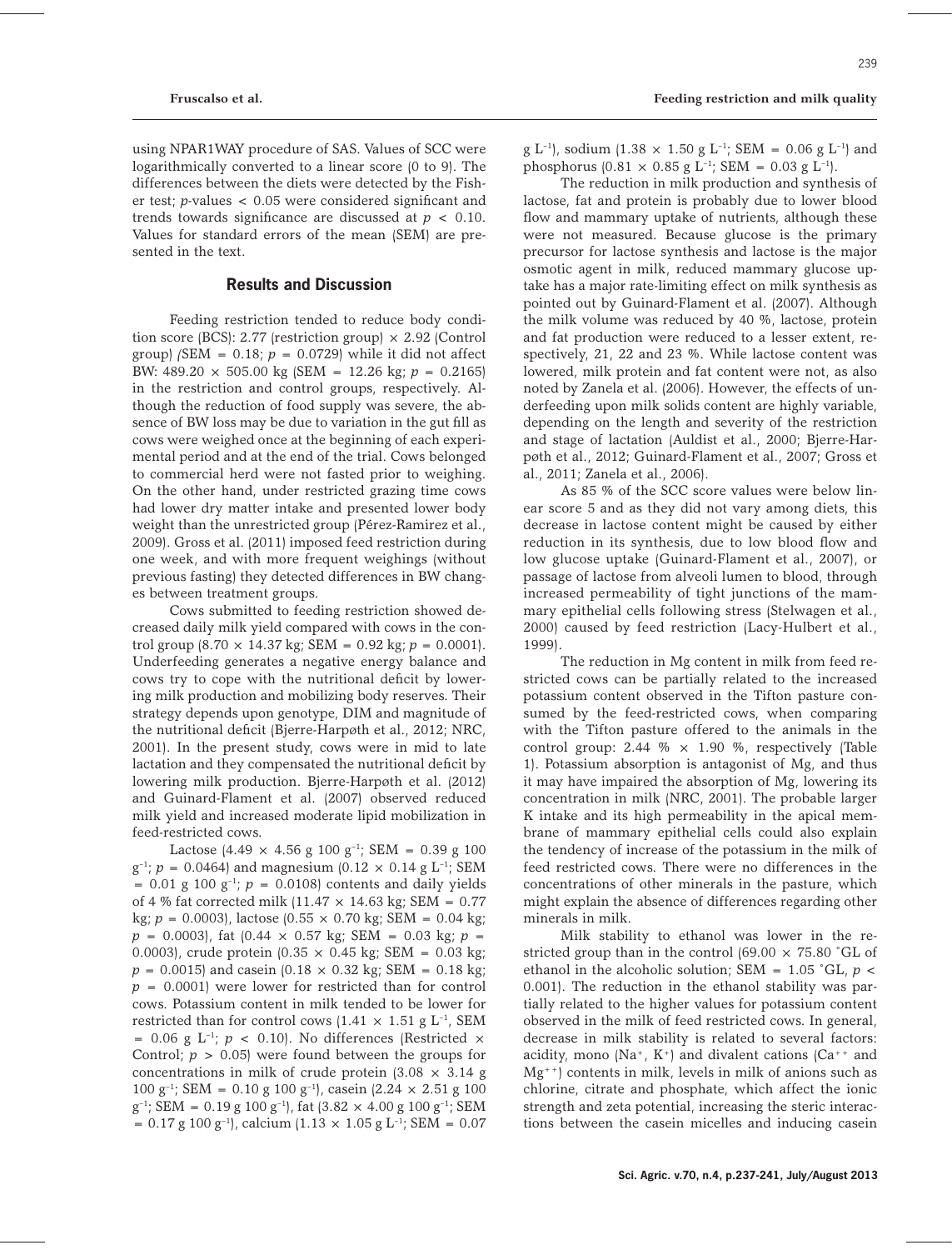aggregation and coagulation (Chavez et al., 2004). However, no difference (Restricted  $\times$  Control;  $p > 0.10$ ) was found for thermal stability evaluated by the frequency of clots formation in the boiling test  $(0.16 \times 0.00)$ , probably due to acidity values within the normal range (14 to 18 °D), which shows the lower sensitivity of the boiling test to detect changes in milk stability than the alcohol test (Fonteh et al., 2005; Lewis and Deeth, 2009).

Titratable acidity (15.17  $\times$  16.83 °D; SEM = 0.32  ${}^{\circ}D$ ;  $p = 0.0004$  was lower in the restricted than in the control group, while values of cryoscopy  $(-0.54 \times$ -0.55 ˚H; SEM = 0.001 °H; *p* > 0.10) and density of milk (1030.83  $\times$  1031.25 g L<sup>-1</sup>; SEM = 0.48 g L<sup>-1</sup>; *p* > 0.10) were not different between restricted and control groups, respectively. The reduction in titratable acidity was probably related to the smaller numerical values of phosphorus, total protein and casein in restriction cows compared to control cows. The absence of effects of feed restriction on density and cryoscopic index were probably due to the counteracted effects of decreased protein, lactose and fat contents, besides variation in the minerals contents.

There were no cases of clinical mastitis and the values of SCC were below 400,000 cells mL<sup>-1</sup> throughout the experiment. The logarithmic of SCC score (in which 1 is the lower and 9 the higher level) was not different between groups: 3.42 × 3.28 (SEM = 0.37; *p* > 0.10) for restriction and control diet, respectively.

The low values of SCC throughout the experiment resulted in minimal change in the production and milk composition due to the health of the mammary gland. Absence of differences for SCC between feeding regimens are in agreement with previous results of Zanela et al. (2006), but they are not in agreement with the increase in SCC noticed by Lacy-Hulbert et al. (1999) and O'Brien et al. (1999). In those latter studies, the increase in SCC in feed restricted cows could due to the reduced milk volume, which tended to concentrate SCC values, probably not related to the decreased immune response. Moyes et al. (2009) did not find differences in the immune response of Holstein cows in mid lactation submitted or not to 40 % energy restriction for seven days and challenged with injection of *Streptococcus uberis* in one of the mammary glands.

Although feed restriction has altered some milk chemical and physical attributes of milk, most aspects of milk composition were adequate, except for stability in the alcohol test, concerning the Brazilian legislation for milk quality (Brasil, 2011), which requires 2.90, 3.00 and 4.30 g 100  $g^{-1}$  as minimum values for protein, fat and lactose contents, respectively, besides minimum ethanol stability of 72 °GL. However, as feed restriction reduced the minimum concentration of ethanol required to induce precipitation, it may lead to an increase in the number of positive samples in the test and, following the Brazilian national legislation on milk quality, increase the volume of milk rejected by the industry.

#### **Conclusions**

A short but severe feed restriction in mid-lactation cows resulted in an immediate high decline in milk yield, accompanied by moderate declines in crude protein, casein, fat and lactose yields. Milk stability to the ethanol test was severely hindered and feed restricted cows produced more milk that may be rejected by the dairy industry.

#### **Acknowledgements**

Authors gratefully acknowledge the material and financial support from the Federal University of Rio Grande do Sul (UFRGS), Sulina Association of Credit and Rural Assistance (NASCAR), the Cooperative of Small Ranchers at Campinas do Sul (COOPASUL) and CNPq scholarships.

#### **References**

- Association of Official Analytical Chemistry [AOAC]. 1995. Official Methods of Analysis. 16ed. AOAC, Washington, DC, USA.
- Auldist, M.J.; Thomson, N.A.; Mackle, T.R.; Hill, J.P.; Prosser, C.G. 2000. Effects of pasture allowance on the yield and composition of milk from cows of different β-lactoglobulin phenotypes. Journal of Dairy Science 83: 2069-2074.
- Bjerre-Harpøth, V.; Friggens, N.C.; Thorup, V.M.; Larsen, T.; Damgaard, B.M.; Ingvartsen, K.L.; Moyes, K.M. 2012. Metabolic and production profiles of dairy cows in response to decreased nutrient density to increase physiological imbalance at different stages of lactation. Journal of Dairy Science 95: 2362-2380.
- Brasil. Ministério da Agricultura, Pecuária e Abastecimento. 2011. Alteração do caput da Instrução Normativa MAPA n. 51, de 18 de setembro de 2002 (Instrução Normativa n˚62) = Amendment to the head of MAPA Normative Instruction n. 51 dated 18 September 2002 (Normative Instruction n. 62). Diário Oficial da União, Brasília, DF, Brazil.
- Burke, C.R.; Williams, Y.J.; Hofmann, L.; Kay, J.K.; Phyn, C.V.C.; Meier, S. 2010. Effects of an acute feed restriction at the onset of the seasonal breeding period on reproductive performance and milk production in pasture-grazed dairy cows. Journal of Dairy Science 93: 1116-1125.
- Chavez, M.S.; Negri, L.M.; Cuatrín, A. 2004. Bovine milk composition parameters affecting the ethanol stability. Journal of Dairy Research 71: 201-206.
- Combellas, J.; Hodgson, J. 1979. Herbage intake and milk production by grazing dairy cows 1. The effects of variation in herbage mass and daily herbage allowance in a short-term trial. Grass and Forage Science 34: 209-214.
- Fiske, C.A.; Subbarow, I. 1925. The colorimetric determination of phosphorus*.* The Journal of Biological Chemistry 66: 375- 400.
- Fonteh, F.A.; Grandison, A.S.; Lewis, M.J.; Niba, A.T. 2005. The keeping quality of LPS-activated milk in the western highlands of Cameroon. Livestock Research for Rural Development 17: 114.